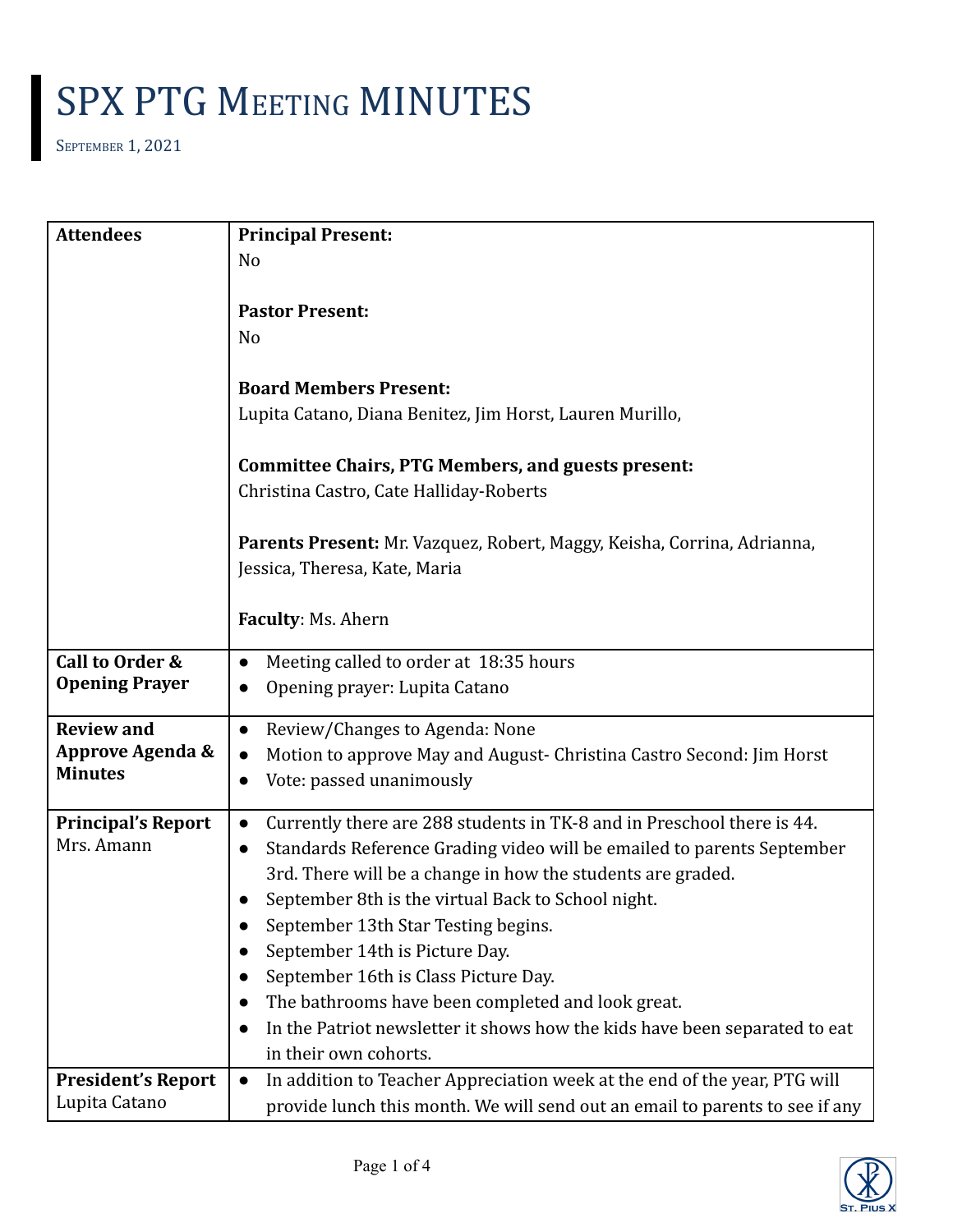SEPTEMBER 1, 2021

|                                              | one or group or class would be interested in donating a lunch to the staff                                                                                                            |
|----------------------------------------------|---------------------------------------------------------------------------------------------------------------------------------------------------------------------------------------|
|                                              | for their monthly meeting the first of each month.                                                                                                                                    |
|                                              | The PTG paid for the teachers lunch for the 1st Friday in September, it was<br>voted on. Motion to approve: Jim Horst, Seconded: Lauren Murrillo, 5<br>people agreed with 0 opposing. |
|                                              | We are working on having virtual PTG meetings via Zoom in addition to<br>meeting in person, more details to come.                                                                     |
| <b>Vice-President's</b>                      | <b>NTR</b><br>$\bullet$                                                                                                                                                               |
| Report                                       |                                                                                                                                                                                       |
| Diana Benitez                                |                                                                                                                                                                                       |
| <b>Treasurer's Report</b>                    | 288 students paid the \$35.00 PTG fee for a total of \$10,080.00                                                                                                                      |
| Jim Horst                                    | 2 uniform sales brought in \$1,705.00                                                                                                                                                 |
|                                              | Grand total as of now \$11, 785.00                                                                                                                                                    |
| <b>Secretary Report</b><br>Lauren Murillo    | <b>NTR</b><br>$\bullet$                                                                                                                                                               |
| <b>Room Parent</b>                           | An email has been sent out for parents to sign up to be Room parent. It<br>$\bullet$                                                                                                  |
| Coordinator                                  | doesn't have to be one parent, it can be several parents combined to                                                                                                                  |
| Report                                       | represent one classroom.                                                                                                                                                              |
| Leanna Zarzar<br>Fundraising/                | September 23rd- El Pollo Grill Fundraiser, parents will be given a flyer to<br>$\bullet$                                                                                              |
| <b>Marketing</b>                             | take to either location in Bonita or Otay Ranch. They will be giving the                                                                                                              |
| Coordinator                                  | school back 30% of proceeds.                                                                                                                                                          |
| Report                                       | September 13th-Reading for Education Fundraiser. There is a link that you                                                                                                             |
| Christina Castro                             | can either text or email family and friends to buy different items, like                                                                                                              |
|                                              | wrapping paper, books, candy, popcorn, gift cards. They will be giving the<br>school back 40% of proceeds. There will be participation prizes and                                     |
|                                              | cumulative prizes for the students who sell the most.                                                                                                                                 |
|                                              | We will be possibly doing a Popcorn Fundraiser selling Popcornopolis<br>$\bullet$                                                                                                     |
|                                              | popcorn, they would give us back 50% proceeds.                                                                                                                                        |
| <b>Faith In Action</b>                       | A program is being put together and will be sent out to parents shortly as<br>$\bullet$                                                                                               |
| Coordinator                                  | to what the students are doing this year.                                                                                                                                             |
| <b>Report</b>                                |                                                                                                                                                                                       |
| Brenda Marquez                               |                                                                                                                                                                                       |
| <b>Hospitality Report</b><br>Guiselle Rivera | <b>NTR</b>                                                                                                                                                                            |
|                                              |                                                                                                                                                                                       |

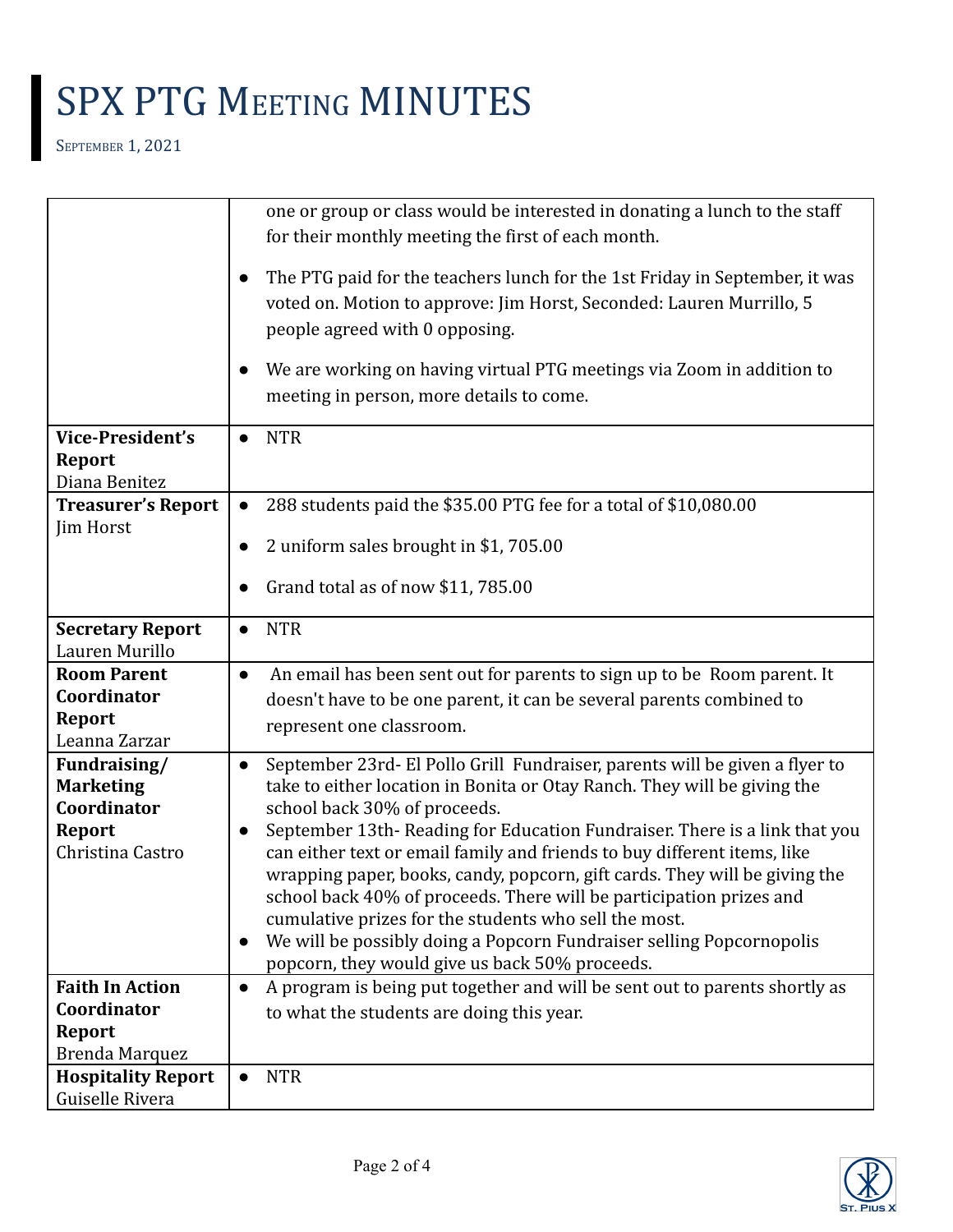SEPTEMBER 1, 2021

| <b>Committee Reports</b>  | Pizza Hut Fundraiser (Thesha Padua) - September 16th starts the Pizza Hut<br>$\bullet$   |
|---------------------------|------------------------------------------------------------------------------------------|
|                           | lunch program. Parents will be able to order a personal pan pizza for their              |
|                           | children, for the 1st and 3rd of every month You can do both days or just                |
|                           | one or none. The price of the fundraiser went up to \$4.50 instead of \$2.50             |
|                           | and as discussed in the PTG meeting parents suggested the cost of the pizza              |
|                           | to be \$6.50-\$7.00. We may stop the fundraiser if there is no participation.            |
|                           | Fall Festival- Friday, Oct. 29th- We need parents to donate sweets for the               |
|                           | sweets booth, we need decorations for the miniature golf course (little                  |
|                           |                                                                                          |
|                           | houses), decorations for the beer garden (barrels, vines, signs that say                 |
|                           | Trick or Treat) and decorations for the festival. Balloons, fall decorations,            |
|                           | pumpkins would be greatly appreciated.                                                   |
|                           | We will be having a Reindeer Run this year instead of a Jog-a-thon and it                |
|                           | will be on December 10th, it's a half day. Please let PTG know if you would              |
|                           | like to be part of the committee.                                                        |
|                           | The Mileage Club has been cancelled this year.                                           |
| <b>New Business</b>       | October 20th will be Red Ribbon Day, different law enforcement agencies<br>$\bullet$     |
|                           | will have a presentation of "Say No to Drugs'' concluding with a parade of               |
|                           | the cars. Please email Treasurer Jim Horst if you are interested in                      |
|                           | participating.                                                                           |
| <b>Unfinished</b>         | Gala will be on Saturday, April 30th, 2022. It will be open to grandparents<br>$\bullet$ |
| <b>Business</b>           | and parishioners with a live auction. We do need volunteers who would                    |
|                           | want to start a committee.                                                               |
| <b>Open Forum</b>         | Principal Amann purchased new basketballs and they will be distributed<br>$\bullet$      |
|                           | this week. The school is currently looking into getting new basketball                   |
|                           | hoops.                                                                                   |
|                           | Is there any possibility of switching Uniform companies because of the lack              |
|                           | of commitment to what The Uniform Store promised in their contract-the                   |
|                           |                                                                                          |
|                           |                                                                                          |
|                           | delay of getting the uniforms after we order them and the quality of the                 |
|                           | clothes.                                                                                 |
|                           | The school will be contacting the Uniform store with the complaints<br>$\circ$           |
|                           | to see what can be done.                                                                 |
| <b>Follow-Up for Next</b> | TBD<br>$\bullet$                                                                         |
| <b>Meeting</b>            |                                                                                          |
| Prayer &                  | Meeting called to end at 20:23 hours.                                                    |
| Adjournment               | Adjournment: Lupita Catano                                                               |